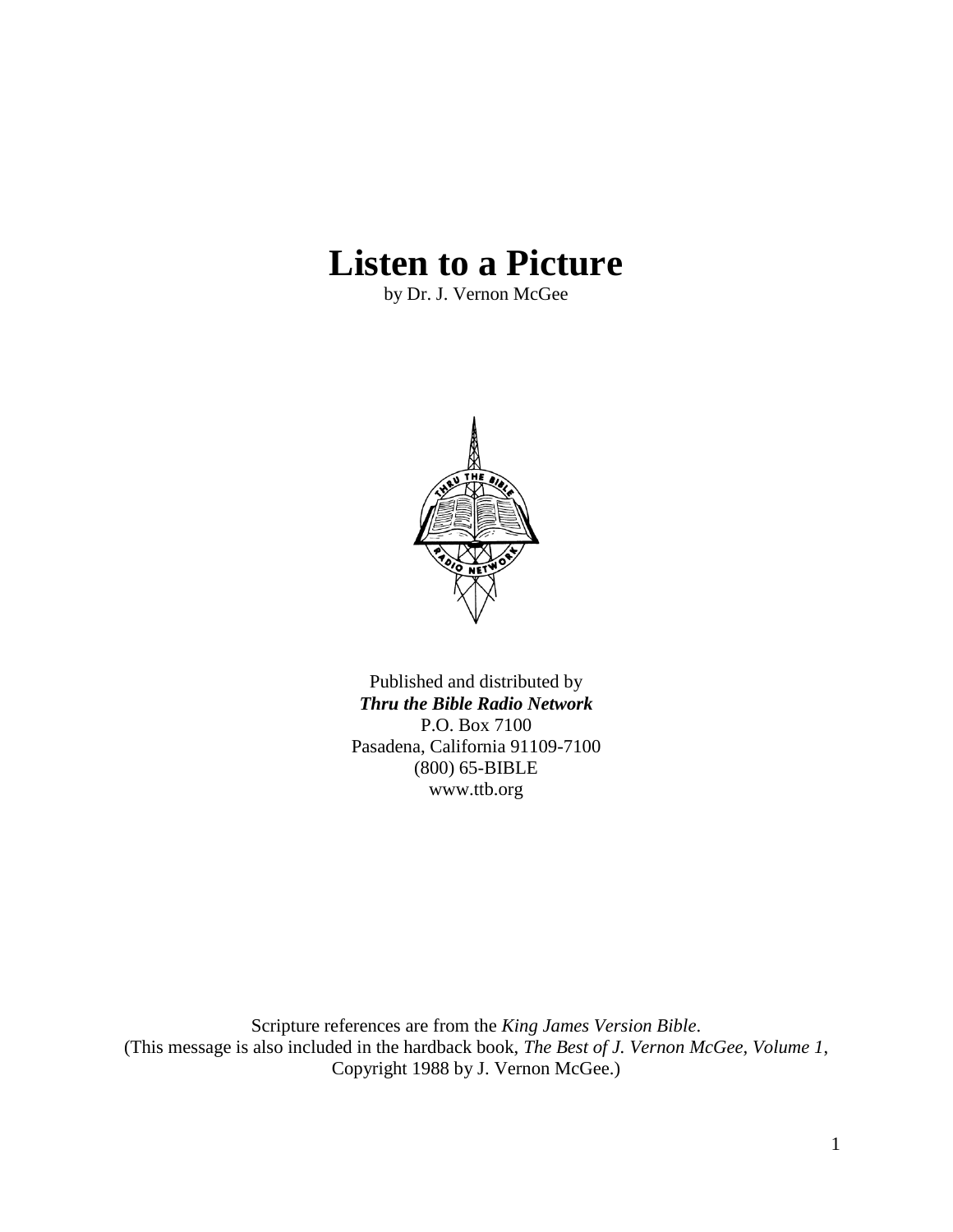In Atlanta, Georgia, I was walking down a street a few years ago and noticed that one of the art galleries was having an exhibit with the theme, "Listen to a Picture." They are trying in the South to recover some of the rich culture that has been lost in the past few decades. There has been a decline there in the love and appreciation for some of the finer things in this life. Since I felt that my culture had worn a bit thin in places, I went by to listen to the pictures.

I discovered that there are two extreme schools of artists and art critics. There is the oldfashioned and there is the modern school. The old-fashioned school is mild; the modern is wild. The old-fashioned school believes in art being photographic. The modern one believes in its being surrealistic, and they include the impressionist and expressionist schools. Or, if you want to put it like this: There is the old-fashioned, the concrete; and there is the modern, the abstract.

Honestly, I found out that I have no real appreciation of modern art. They can print a picture of Whistler"s mother, and it can look like a dish of wilted artichokes. In fact, that"s the way it did look. She wasn't even sitting in the chair; she was off her rocker – and so was the artist, from my point of view. But if you appreciate that kind of art, fine.

### **The Lord's Art**

May I say to you that our Lord drew pictures. Some think that the pictures He drew belong to the old-fashioned school – photographic. There are others who think that the pictures He drew belong to the modern school – the abstract. I do not know which side you want to take. The only thing I"m concerned about is to look at one of His pictures. He didn"t paint with a brush. He painted with words. The only record we have of His writing, you will recall, was when He wrote on the sand, and careless feet passing over it rubbed it out shortly afterward. But His word pictures have survived the years and are still colorful and alive.

Dr. Luke is the one who majors in the pictures our Lord painted, for Dr. Luke, a medical doctor and a scientist, was also an artist. He himself had an appreciation for the finer things. He records all the songs of Christmas, and he"s the one who gives us some of our Lord"s glorious parables which the other Gospel writers omit.

#### **A Closer Look**

Look now at one of His pictures. This picture is the one that has been called by men "The Prodigal Son." Actually, it's not a single picture, but it's really one of three pictures. Dr. Luke says, "He spake this parable unto them," and He didn"t stop with one, He gave three. There is the picture of the lost sheep, the picture of the lost coin, and the picture of the lost son. And they"re all in one frame because they are one parable. This is what is known as a triptych. Many of you folk who can go back quite a few years will remember that you used to have in the parlor three pictures in one frame called the triptych. When I used to visit my aunt, I remember seeing a picture like that which she kept in the attic (that"s where she used to make me sleep when the house filled up with relatives). I always looked at that picture because it was very interesting. It was really three scenes depicting the prodigal son in one frame.

Now in this picture which our Lord gives us, we have the lost sheep, the lost coin, and the lost son. And they all belong together. They really constitute one picture. However, we are going to look at just one third of it. This is actually a talking picture and a moving picture; and it is a triptych, if you please.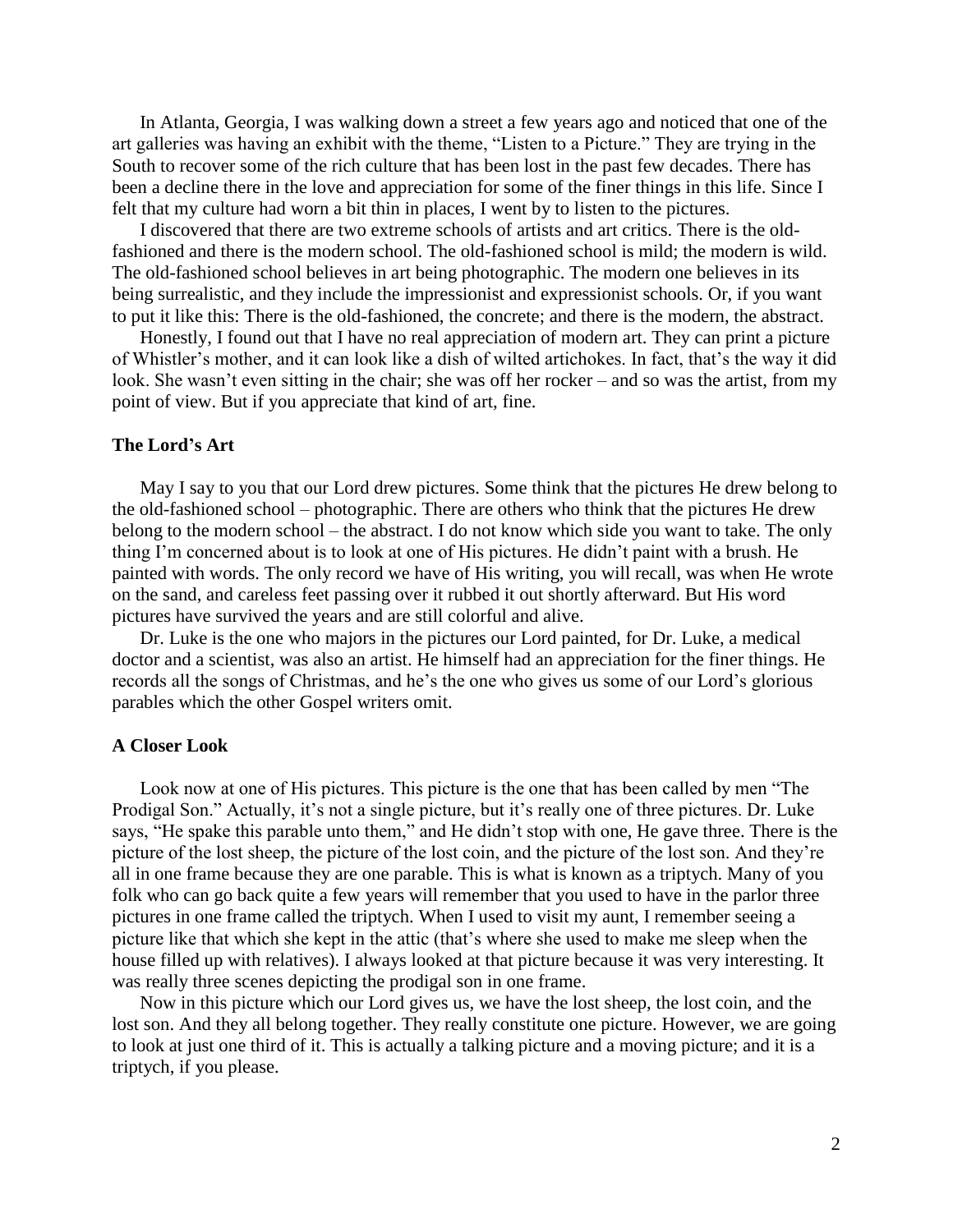## *And he said, A certain man had two sons.* (Luke 15:11)

Immediately, our Lord begins to put the background on the canvas. I see a lovely home (because this will represent the home of the Father, the Heavenly Father), and it's a glorious home. It's a home that has all of the comforts, all of the joys, and all of the love that ever went into a home, for it is the heavenly home. In that home there is the "certain" man who is God the Father. This Father had two sons. He has more sons than that, but these are representatives, you see. One of these boys is called the elder and the other is called the younger. We see that palatial home, and out in front there stands the Father and the two sons.

Now let's watch our Lord add some more to the picture for us.

*And the younger of them said to his father, Father, give me the portion of goods that falleth to me. And he divided unto them his living. And not many days after the younger son gathered all together, and took his journey into a far country, and there wasted his substance with riotous living.* (Luke 15:12, 13)

Here in this lovely home, a home in which there was everything in the world that the heart of man could want – love, joy, fellowship, comforts – this younger boy did a very strange thing. He had grown tired of the discipline. He wanted to stretch his wings. He wanted the excitement and glamour of another country, a new world. I do not know why that is true, but to you and me the grass in the next pasture always looks greener. The boy looked out from home and said, "If I could only get away off yonder on my own, it"d be wonderful." He didn"t like it at home. He fell out with his father, lost fellowship with him, and said, "Father, give me the portion of goods that falleth to me." So the father divided his estate between them, and the boy left with his pockets full of money – money that he had not worked for. He had done nothing to earn it. Every bit that came to him was what his father had given to him. He had not gotten it by his ability nor by his labor. He had money in his pocket because he had a very generous father. And so the boy started out for the far country.

Now our scene shifts, and we must put in another picture here, the picture of the far country. You can paint it any way you want to. May I say to you that you can paint it in lurid colors, as many have attempted to do. And I do not think it's over exaggerated to paint it that way. This boy knew what it was to have what the world calls a good time. He made all of the nightclubs; he knew café society. He had money, and when you"ve got money, fair-weather friends flock to you. And believe me, he had fair–weather friends. For a time he lived it up. He enjoyed the pleasures of sin for a season there in the far country. Our Lord did not put in any detail of what the son did, but we can well imagine some of the things.

### **In Trouble**

However, there did come a day after he had lived it up, that he reached into his pocket and there was not anything left. Not only was he in a very bad way financially, but the whole country was in a bad way. You see, that land in which he thought the grass was greener was now experiencing famine. The grass had now dried up. And this boy didn"t know what to do. If you want to know the truth, he was afraid to go home. He should not be afraid, but he was afraid to go home. Now he was desperate. He was so desperate that he was going to do something that no Jewish man would ever have done unless he had hit the bottom. This boy hit the bottom.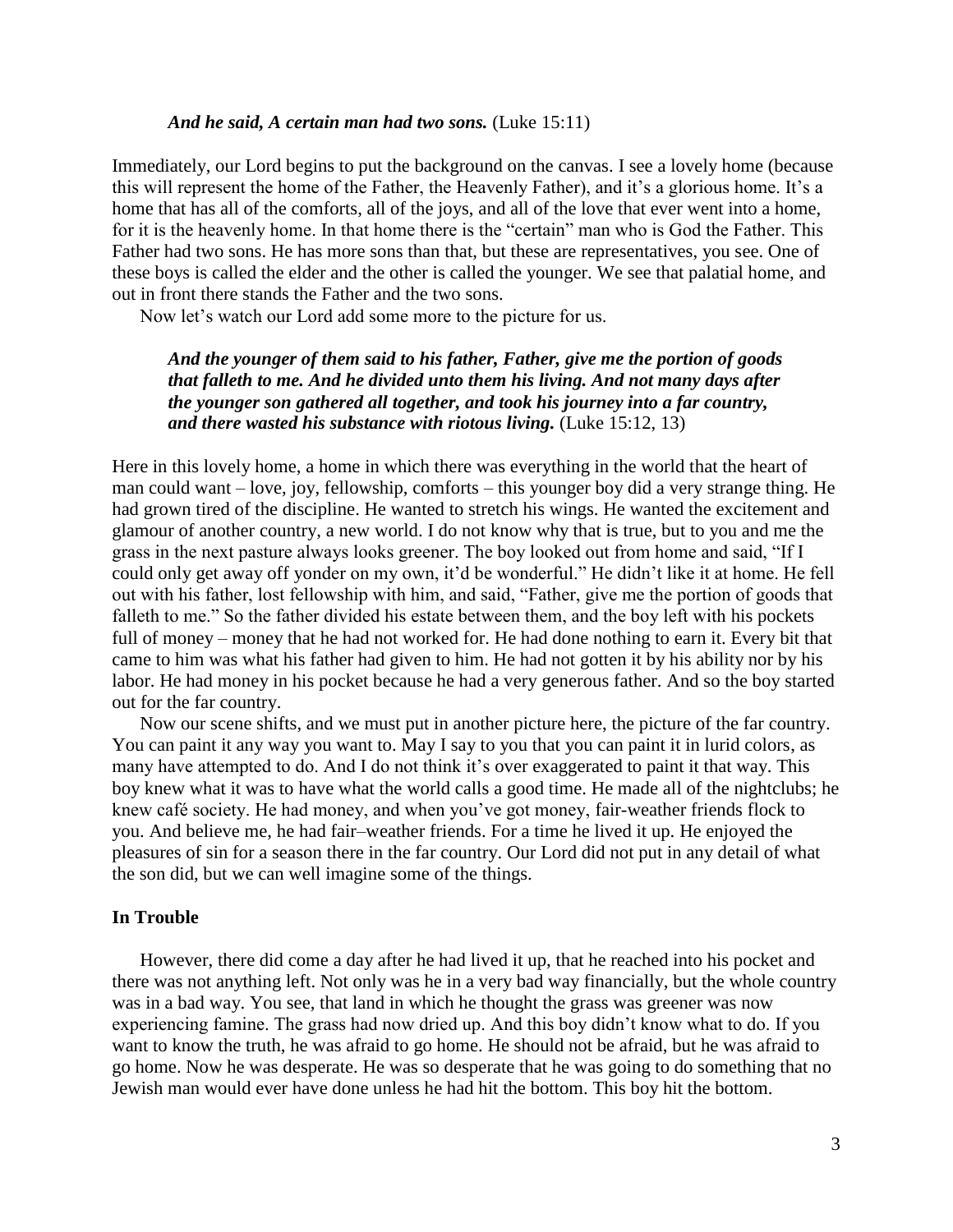He couldn"t get a job. He went around to see some of his fair-weather friends and said, "Bill, do you remember how you used to come to the banquets I gave and the dinners, and that I always picked up the check? I paid for the liquor, and I paid for the girls. Do you remember that? Now I'm in a bad way. I wonder if you couldn't tide me over, or maybe you could give me a job." The fair-weather friend said, "I"m sorry. You say you"ve lost all your money? Well, that"s too bad. I'm not interested in you anymore. My secretary will show you the door." And the boy found, after going from place to place, that he didn"t have any real friends in the far country.

Finally he ended up by going out to the edge of town. Out there was a man who was raising pigs, and you could tell it a mile away. The boy went over to him and said, "I"d like to have a job." The man said, "Well, I can't pay you. You know we're having a lot of difficulty, but if you can beat the pigs to it, you can eat here at least." That"s exactly the point to which he had sunk.

When our Lord said that this man "would fain have filled his belly with the pods [swill] that the swine did eat," every Israelite – both Pharisees and publicans who were listening to Him that day – winced, because a Hebrew couldn"t go any lower than that. The Mosaic law had shut him off from having anything to do with swine, and to stoop to the level of going down and living with them was horrifying. That is the picture. And it's a black picture. You see that this boy had hit the very bottom.

Somebody is immediately going to say, "Well, this was the fellow who was a sinner and he is going to get saved." No, I"m sorry to tell you that such is not the picture that is given to us here. This is not the picture of a sinner who gets saved. May I say to you, and say it very carefully, that when this boy was living at home with the father and was in fellowship with him, he was a son – there was never any question about that. When this boy got to the far country and was out there throwing his money around, he was still a son. That is never questioned. And when this boy hit the bottom and was out there with the pigs – if you had been a half-mile away looking over there, I don"t think you could have distinguished him from a pig – he was not a pig. He was a son. In this story that our Lord told, there is never any question as to whether the boy was a son or not. He was a son all the time.

#### **The Gospel**

Somebody says, "Then this is not the gospel." Yes, it is the gospel also. And I will hang on to that application for the very simple reason that an evangelist in southern Oklahoma many years ago used this parable to present the gospel. People said he imitated Billy Sunday, but since I had never heard of Billy Sunday, it didn"t make any difference to me. He was a little short fellow, holding services under a brush arbor. The thing that interested us boys was the fact he could jump as high as the pulpit. He'd just stand flat right there and up he'd  $g_0 - a$  little short fellow. We'd sit out there and watch him, and the next day we'd practice to see if we could jump that high. May I say to you that one night he preached on the prodigal son, and that was the night I went forward, acknowledging my sins. Don"t tell me the gospel is not here. It *is* here.

However, let's understand what the parable is primarily about. It reveals the heart of a Father who will not only save a sinner but take back a son, and our Lord painted the son into the picture right down in the pigpen. Now, friend, you can"t get any farther down than this young man was. Back in the first century in Jerusalem, speaking to both Pharisees and publicans, there was no use trying to describe somebody lower than this boy. In their eyes nobody could be lower. From where he was, any direction was up. He was on the bottom.

Now will you notice: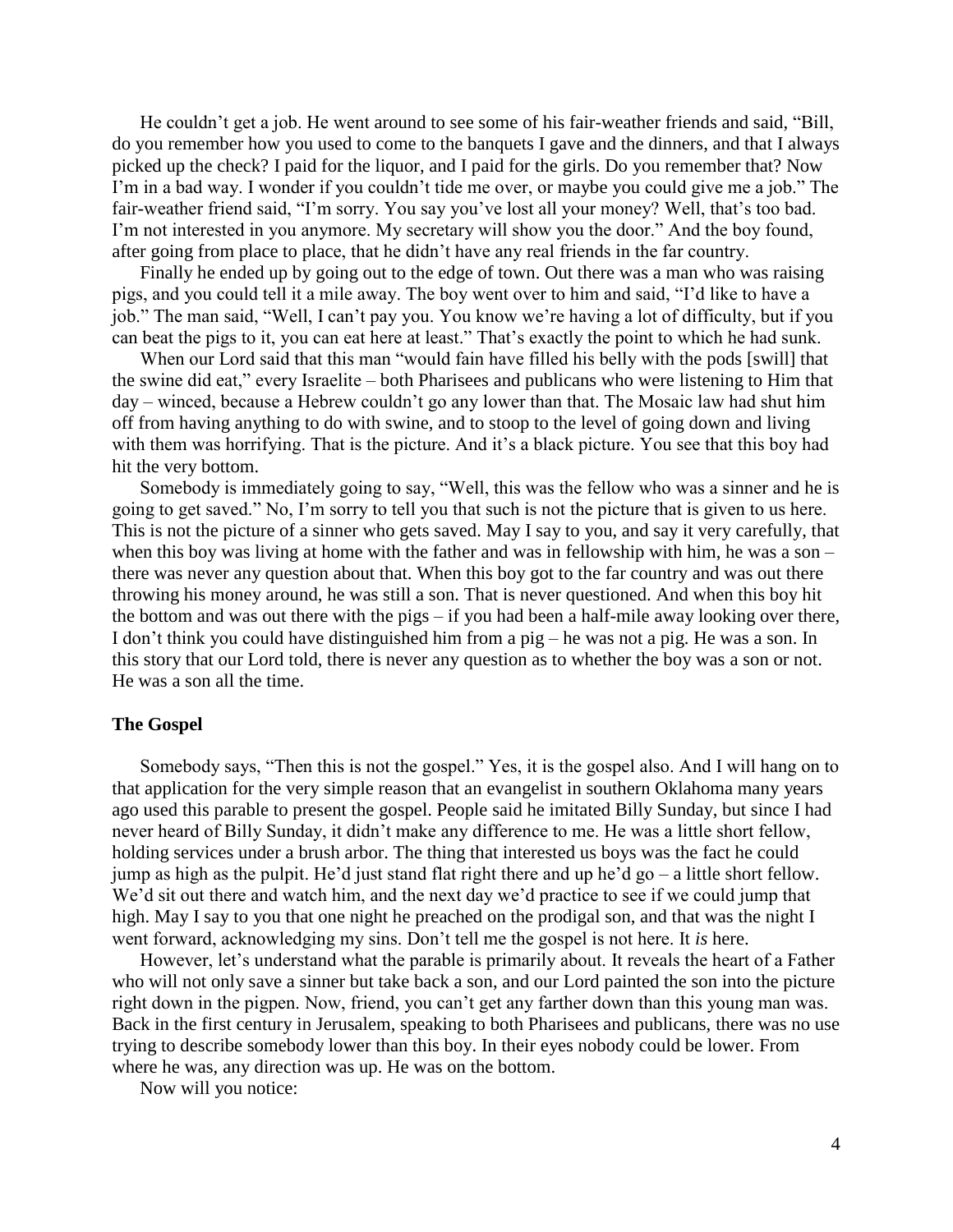## *And he went and joined himself to a citizen of that country; and he sent him into his fields to feed swine. And he would fain have filled his belly with the husks that the swine did eat: and no man gave unto him.* (Luke 15:15, 16)

Maybe you thought a moment ago I was exaggerating when I said his fair-weather friends wouldn"t help him. Our Lord made it very clear when He said, "No man gave unto him." Why is it today that Christians sometimes get the impression that the man of the world is really his friend when he"s trying to lead him into sin and lead him away from God! Well, believers do get that impression. This boy got that impression also. He was being led away from home and from his father, farther and farther away. And he thought these folks were his friends.

Now we don"t have any letters that he wrote back to some of his friends at home. But if we had one, I think that it would have said, "Hey, you ought to come over here! There are some real people over here where I am. They know how to really live. I"m having a fantastic time. You ought to come over." But, may I say to you, the day came when he found out these were not his friends. "No man gave unto him."

Now that's the black part of the picture, and I think it's about time for us to see some of the bright colors our Lord painted into the picture. Our Lord always put down a black background, and then He added the bright colors in the foreground of the picture. Have you ever noted that God paints that way? I don't know whether it is abstract or concrete art, but that is His technique all the way through the Bible. He has put the blood of Christ over the blackness of man"s sin. In the epistle to the Romans, He puts down a background that is as black as ink on which He writes in glowing colors the story of justification by faith. You can always tell when it's God painting because He paints like that. And men are beginning to learn that.

Out on my freeway, which is the oldest one in this area (I do feel as if it"s *my* freeway after paying taxes – I know *part* of it belongs to me), they originally put up signs having a white background and black letters, and there are a few of the old signs left out there at certain places. But that's not the best way to do it. They're now using a dark background and white letters. It took man a long time to learn that, but that"s the way to paint. That"s the way God paints.

And so on the dark background of this boy"s sin – down in the pigpen, out of fellowship with his father, having left home in a huff, mad at his father – our Lord begins to brush on the bright colors.

## *And when he came to himself, he said, How many hired servants of my father's have bread enough and to spare, and I perish with hunger.* (Luke 15:17)

## **Repentance**

He came to himself. Sin does an awful thing to us. It makes us see the world wrong. It makes us see ourselves in the wrong light, and it makes us see the pleasures of this world in the wrong perspective. We just don"t see right when we are in sin. This boy, when he was at home, looked out yonder at the far country – it all looked so good. The grass was green and the fun was keen, but now he came to himself.

And the first thing he did was to reason a little. He began to use his intelligence. He said, "You know, I"m a son of my father, and here I am in a far country. I"m down here in a pigpen with pigs, and back in my father's home the *servants* are better off than I am, and I'm his son."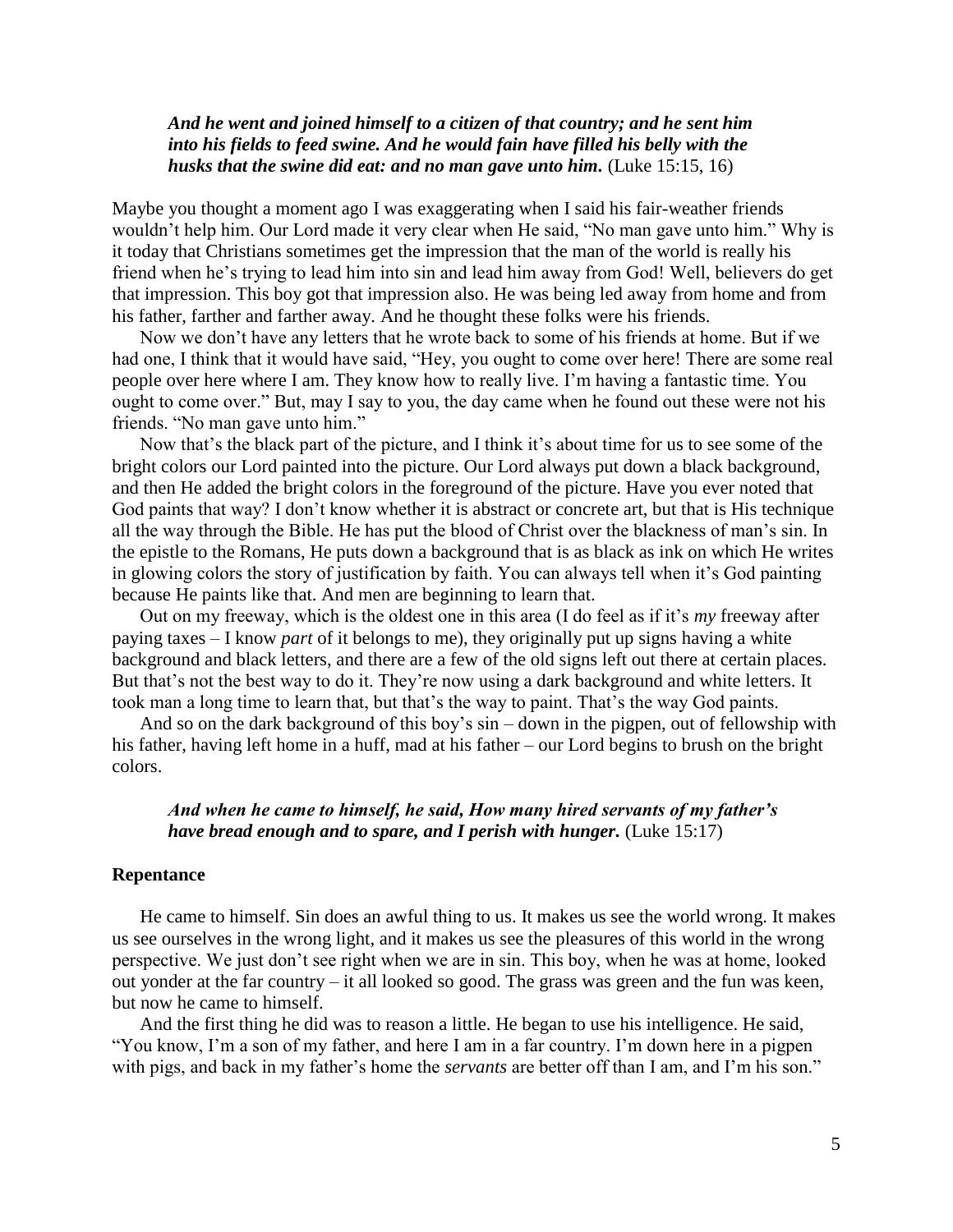When he began to think like that, he began to make sense. And this fellow now acts like he's intelligent:

*And when he came to himself, he said, How many hired servants of my father's have bread enough and to spare, and I perish with hunger! I will arise and go to my father, and will say unto him, Father, I have sinned against heaven, and before thee, and am no more worthy to be called thy son: make me as one of thy hired servants.* (Luke 15:17-19)

This is the decision of the man. After he did a little intelligent thinking about it, he said to himself, *The thing I'm going to do is get out of here and go to my father. And when I get to my father, I'm going to tell him I've been wrong. I know my father has not been wrong. I have been wrong. I'm going to say that I have sinned against heaven and before him. I'm no more worthy to be called his son. If he'd just let me come back home and be a servant, I'd be lots better off than here in the pigpen.* So he arose and came to his father.

Now we get to a really bright picture, the brightest one of all. It is the picture of that lovely home we were telling you about. Oh, it's a beautiful home. It's the father's house. The Lord Jesus said, "In my Father"s house there are many abiding places." This is the house that it pictures. The house is there in the background, and I see a father looking out the window. He has been looking out the window every day since his boy left. And do you know why he's been looking out the window? He knew that one day that boy would be trudging down the road coming home.

Somebody asks, "Do you believe that if you"re once saved you"re always saved?" Yes. Somebody asks, "Do you believe that a Christian can get into sin?" Yes. "Can a Christian stay in sin?" No. Because in the Father's house the Father is watching, and He says, "All my sons are coming home. My sons don"t like pigpens because they do not have the nature of a pig. They have the nature of a son. They have *My* nature, and they won't be happy except in the Father's house. The only place in the world they"ll love is the Father"s house. And every one of *My* sons who goes out to the far country and gets into a pigpen – regardless of how dirty he gets or how low he sinks – if he's *My* son, one day he'll say, 'I'll arise, and I'll go to my Father.' " And the reason he will say this is because the Man who lives in the big house is his Father. Up until now, after at least 6,000 years of recorded human history, there never yet has been a human "pig" who has said, "I will arise and go to my Father's house." Never, never. Pigs love it down there in the pigpen. They don"t want to go to the Father"s house. The only one who wants to go to the Father's house is a son. And one day the son will say, "I will arise and I will go to my Father."

Now the son in our story started home.

## *And he arose, and came to his father. But when he was yet a great way off, his father saw him.* (Luke 15:20)

Maybe you thought a moment ago that I was exaggerating when I said that this father had been looking out the window every day, but he had. And now as he saw his hungering and hurting son coming, he ran and said to his servant, "Go down to the tree and cut me about a half dozen hickory limbs. I'm going to switch this boy within an inch of his life." Is that the way your Bible reads? Well, mine doesn"t either. It ought to read that way. Under the Mosaic law a father had a perfect right to bring a disobedient son before the elders and have him stoned to death. This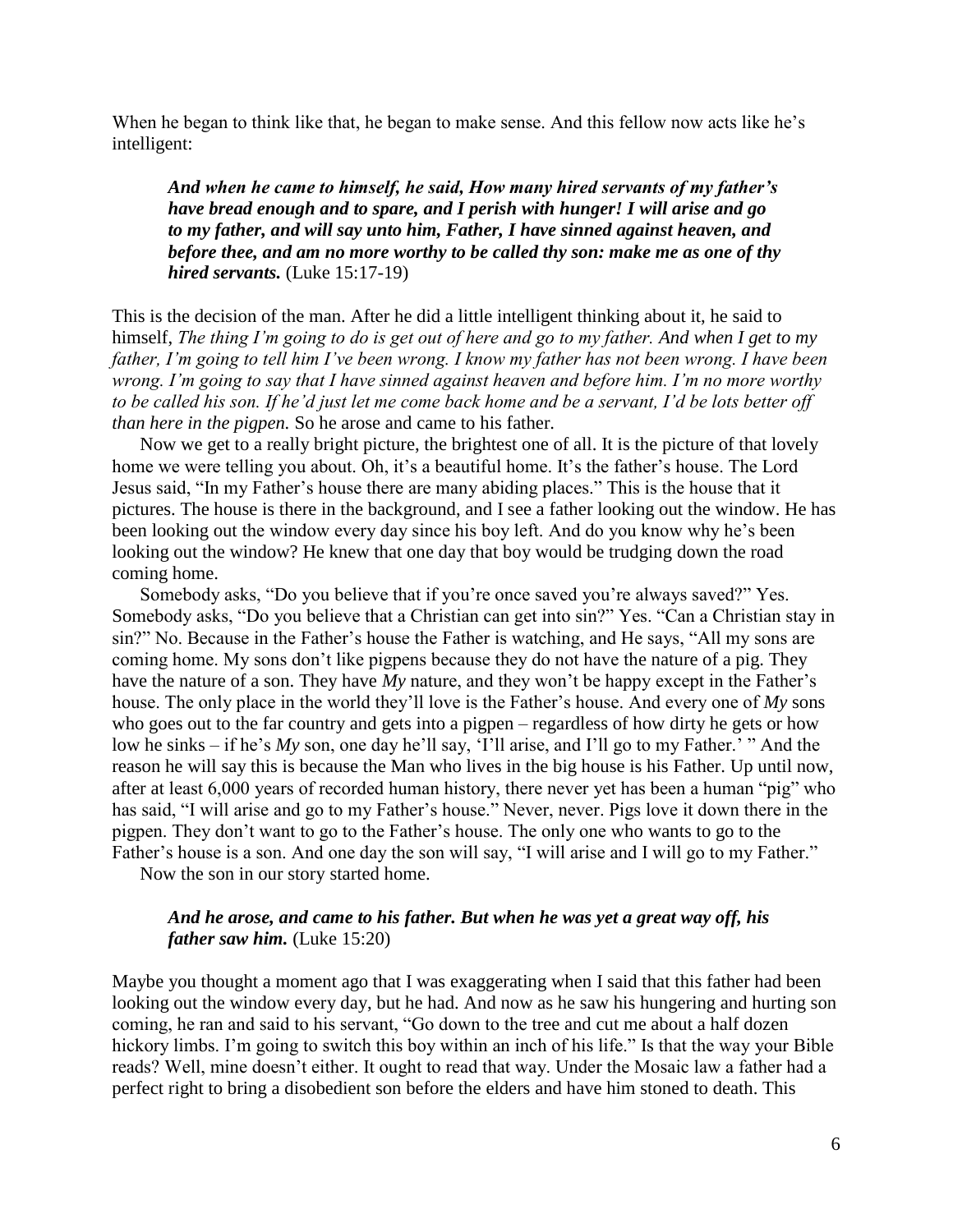father had a perfect right to say, "This boy took my name and my money, and he squandered it. He disgraced my name. I"ll whip him within an inch of his life." He had a right to do this. But instead, his father did something amazing.

## **Grace**

When our Lord got to this part of the parable, and when He brushed this bright color on the canvas, it caused all of those who were present to blink their eyes. They said, "We can"t believe that. It's bad enough to see that boy hit the bottom and go down vonder with the pigs, but it's worse for the father to take him back home without punishing him. That's the thing that we don't like. He ought to be severely punished." Will you notice what the father did. Let me read it accurately now:

# *But when he was yet a great way off, his father saw him, and had compassion, and ran, and fell on his neck, and kissed him.* (Luke 15:20)

I have tried for years to get a satisfactory picture of this scene. Although I have collected several, there is only one that I really like. In most of the pictures the boy looks pretty decent, but the one I like shows him in rags, and you can almost smell him – oh, that pig smell! There stands the boy, and the father goes and puts his arms around him and kisses him. And will you notice what happened: "And the son said unto him, Father." Isn't that wonderful? "*Father!*" Regardless if he is a boy who is dirty and smells like a pig – though he ought not to – that one is his *father*.

# *And the son said unto him, Father, I have sinned against heaven, and in thy sight, and am no more worthy to be called thy son.* (Luke 15:21)

He had memorized this little speech, you see. He had been repeating the thing he had planned in the far country. I think he repeated that little speech over and over all the way home. I think every step of the way he said to himself, *When I get home, I'm going to say to him, Father, I have sinned against heaven, and before thee, and am no more worthy to be called thy son: make me as one of thy hired servants.*

He started to say it all to his father but got only as far as, "I am no more worthy to be called thy son," when he was interrupted.

# *But the father said to his servants, Bring forth the best robe, and put it on him; and put a ring on his hand, and shoes on his feet: and bring hither the fatted calf, and kill it; and let us eat, and be merry: for this my son was dead, and is alive again; he was lost, and is found. And they began to be merry.* (Luke 15:22-24)

And, as Dr. George Gill used to say, "It says that they *began* to be merry, and it doesn"t say they ever stopped." They just kept right on. This boy found that the place where he could really have a good time was in his father"s house.

My friend, if you really want to have a ball, you can't do it in the far country. If you're God's child, you can"t sin and find happiness. You may even go to the pigpen, but, my friend, you can never enjoy it. If you're a child of the Father, there will come a day when you are going to say, "I will arise and go to my Father," and you will go. And when you go, you will confess to Him.